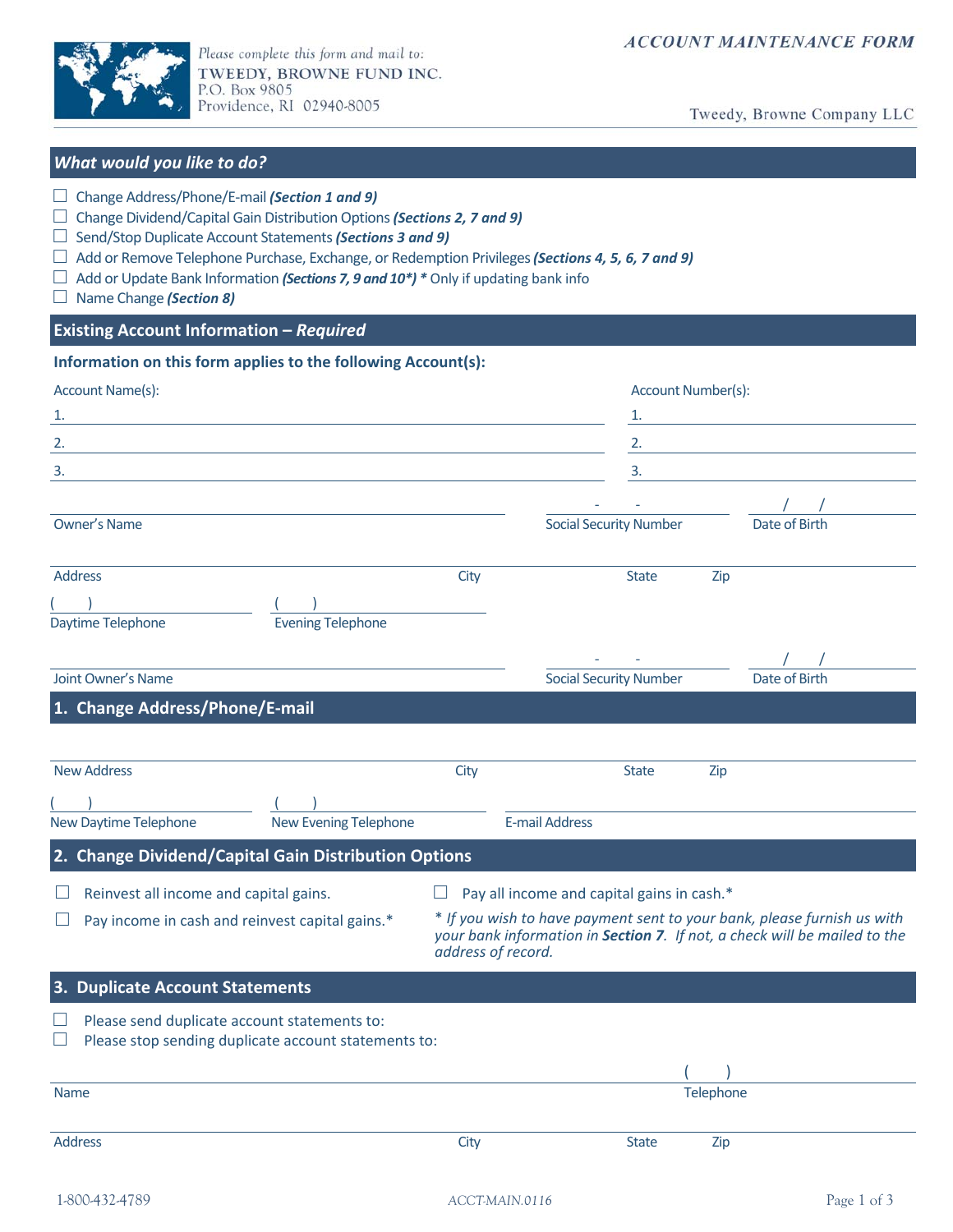# **4. Telephone Purchase Privileges**

- $\Box$  I (We) authorize BNY Mellon Investment Servicing (US) Inc. and Tweedy, Browne Company LLC to act upon instructions received by telephone from me (us) to purchase shares of the Tweedy, Browne Fund (via Automated Clearing House (ACH) only). *Complete Sections 7 and 9*
- □ Please remove Telephone Purchase Privileges from my (our) account. *Complete Section 9*

## **5. Telephone Exchange Privileges**

- $\Box$  I (We) authorize BNY Mellon Investment Servicing (US) Inc. and Tweedy, Browne Company LLC to act upon instructions received by telephone from me (us) to exchange shares of the Tweedy, Browne Fund. *Complete Section 9*
- □ Please remove Telephone Exchange Privileges from my (our) account. *Complete Section 9*

## **6. Telephone Redemption Privileges –** *Available for Non-Retirement Accounts ONLY*

 $\Box$  I (We) authorize BNY Mellon Investment Servicing (US) Inc. and Tweedy, Browne Company LLC to act upon instructions received by telephone from me (us) to redeem shares of the Tweedy, Browne Fund.

#### How would you like to receive your proceeds?

- □ By check mailed to my (our) address on file *Complete Section 9*
- □ Federal Reserve wire to my (our) bank *(your bank may deduct a wire fee) Complete Sections 7 and 9*
- □ Via Automated Clearing House (ACH) *(no fee)***\*\*** *Complete Sections 7 and 9*
- □ Please remove Telephone Redemption Privileges from my (our) account. *Complete Section 9*

# **7. Add or Update Bank Information**

□ Please update my bank information. *(Your signature(s) must be Medallion Signature Guaranteed in Section 10)*

| Name of Bank        | <b>Bank ABA/Routing Number</b> |              |     |
|---------------------|--------------------------------|--------------|-----|
| <b>Bank Address</b> | City                           | <b>State</b> | Zip |

Name of Account Number and Account Number and Account Number and Account Number and Account Number and Account Number

# **\*\* Please attach a check marked "VOID" for the bank account designated in this option.**

- 1. *If you elect not to have telephone privileges, future redemption requests may, in certain circumstances, require a medallion signature guarantee. See the Funds' prospectus for additional details.*
- 2. *If I (we) selected to authorize telephone purchases, redemptions and/or exchanges of shares, I (we) relieve the Funds or BNY Mellon Investment Servicing (US) Inc. or Tweedy, Browne Company LLC of any liability for the loss, cost or expense for acting upon such instructions believed to be from me (us).*
- 3. *I (We) assume responsibility for notifying the Funds within seven (7) business days if a confirmation for the transaction is not received or is incorrect.*
- 4. *If an exchange involves an initial investment in a Fund, the account registration will carry the same registration as set forth above.*
- 5. *An exchange deemed to be the initial purchase of a Fund must meet the minimum initial investment requirement per Fund policy.*
- 6. *Redemptions made less than 15 days after purchase may be subject to a 2% redemption fee charged by the Global Value Fund, Global Value Fund II – Currency Unhedged, and Worldwide High Dividend Yield Value Fund.*